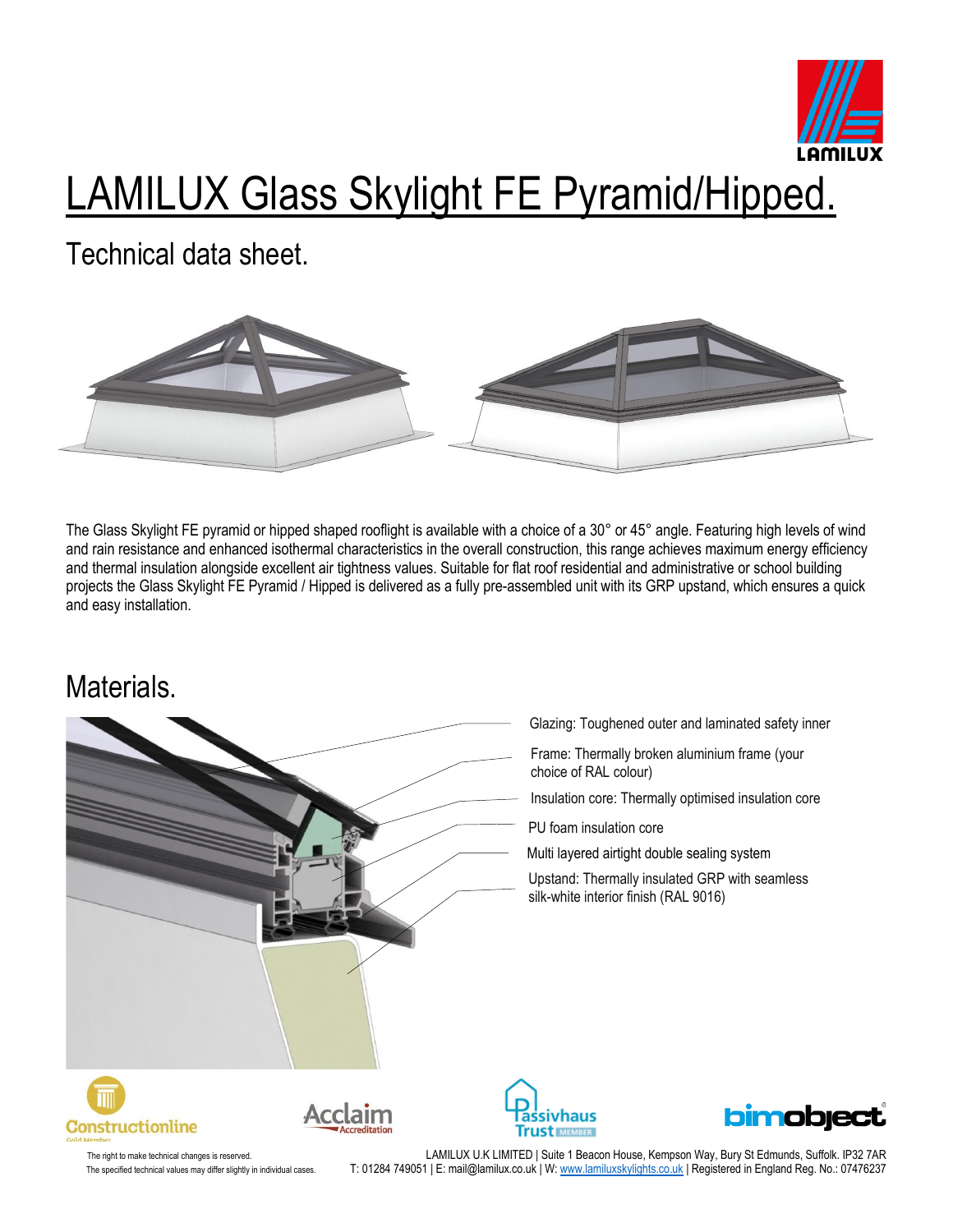

#### Dimensions.





| <b>Structural</b>         | Upper part 30°          |                         | Upper part 45°   |                         |  |
|---------------------------|-------------------------|-------------------------|------------------|-------------------------|--|
| roof opening<br>size (mm) | <b>Double</b><br>glazed | <b>Triple</b><br>glazed | Double<br>glazed | <b>Triple</b><br>glazed |  |
| 500 x 1000                |                         |                         |                  |                         |  |
| 500 x 1500                |                         |                         |                  |                         |  |
| 600 x 600                 |                         |                         |                  |                         |  |
| 600 x 900                 |                         |                         |                  |                         |  |
| 600 x 1200                |                         |                         |                  |                         |  |
| 700 x 1350                |                         |                         |                  |                         |  |
| 800 x 800                 |                         |                         |                  |                         |  |
| 800 x 1500                |                         |                         |                  |                         |  |
| 900 x 900                 |                         |                         |                  |                         |  |
| 900 x 1200                |                         |                         |                  |                         |  |
| 900 x 1450                |                         |                         |                  |                         |  |
| 1000 x 1000               |                         |                         |                  |                         |  |
| 1000 x 1500               |                         |                         |                  |                         |  |
| 1000 x 2000               |                         |                         |                  |                         |  |
| 1000 x 2400               |                         |                         |                  |                         |  |
| 1000 x 2500               |                         |                         |                  |                         |  |
| 1000 x 3000               |                         |                         |                  |                         |  |

| <b>Structural</b>         | Upper part 30°          |                         | Upper part 45°          |                         |  |
|---------------------------|-------------------------|-------------------------|-------------------------|-------------------------|--|
| roof opening<br>size (mm) | <b>Double</b><br>glazed | <b>Triple</b><br>glazed | <b>Double</b><br>glazed | <b>Triple</b><br>glazed |  |
| 1200 x 1200               |                         |                         |                         |                         |  |
| 1200 x 1500               |                         |                         |                         |                         |  |
| 1200 x 1800               |                         |                         |                         |                         |  |
| 1200 x 2400               |                         |                         |                         |                         |  |
| 1200 x 2500               |                         |                         |                         |                         |  |
| 1200 x 2700               |                         |                         |                         |                         |  |
| 1250 x 1250               |                         |                         |                         |                         |  |
| 1250 x 2500               |                         |                         |                         |                         |  |
| 1500 x 1500               |                         |                         |                         |                         |  |
| 1500 x 1800               |                         |                         |                         |                         |  |
| 1500 x 2000               |                         |                         |                         |                         |  |
| 1500 x 2100               |                         |                         |                         |                         |  |
| 1500 x 2400               |                         |                         |                         |                         |  |
| 1500 x 2500               |                         |                         |                         |                         |  |
| 1800 x 1800               |                         |                         |                         |                         |  |
| 2000 x 2000               |                         |                         |                         |                         |  |

# Upper part - framework.

The aluminium framework can be coated in any single RAL colour as standard. Optionally dual powder coating is available if different internal and external finishes are preferred.











The right to make technical changes is reserved. LAMILUX U.K LIMITED | Suite 1 Beacon House, Kempson Way, Bury St Edmunds, Suffolk. IP32 7AR The specified technical values may differ slightly in individual cases. T: 01284 749051 | E: mail@lamilux.co.uk | W: <u>www.lamiluxskylights.co.uk</u> | Registered in England Reg. No.: 07476237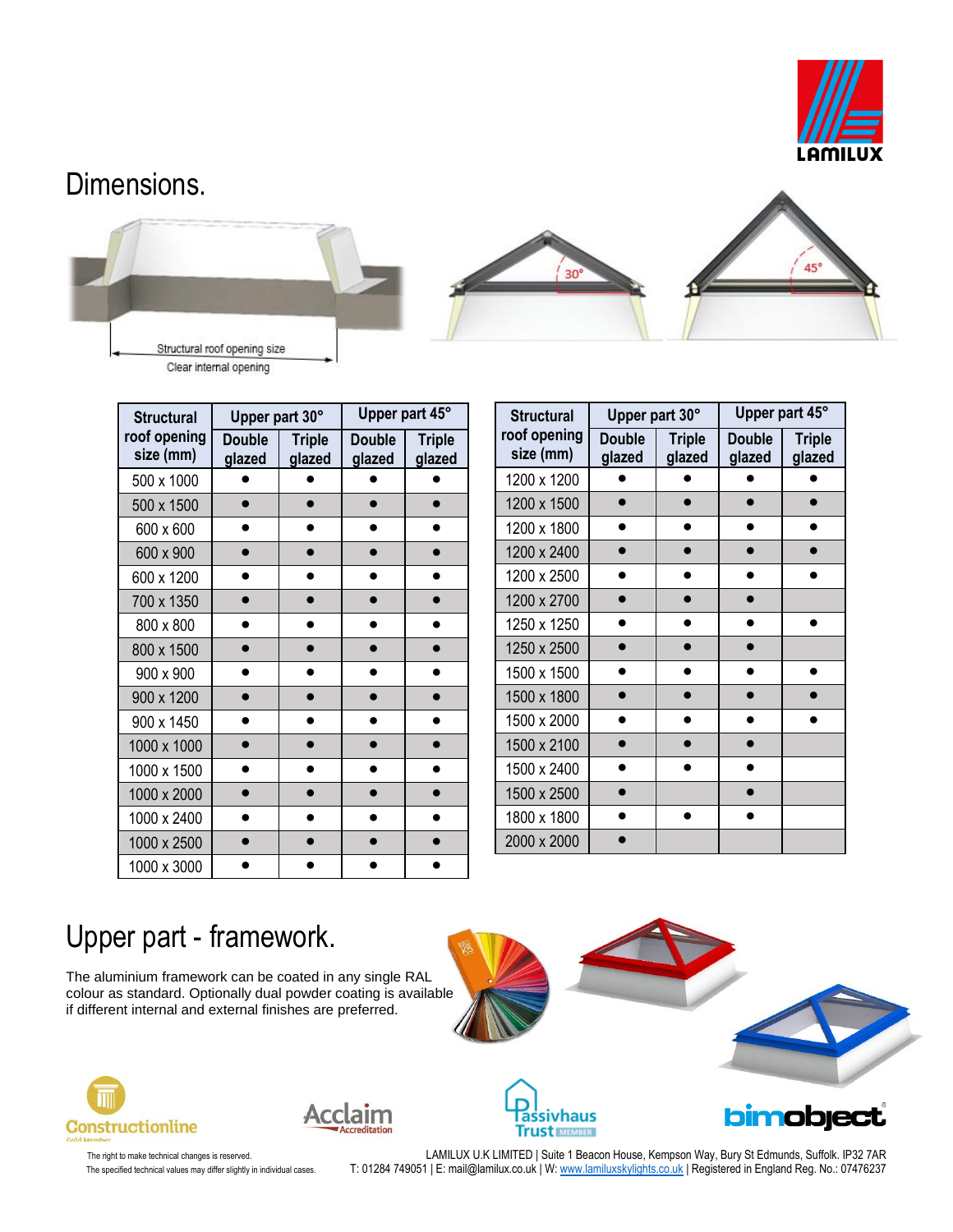

#### Upper part – glazing.





Double glazed **Triple glazed** Triple glazed

Further glazing options are available. Please call us to discuss specific project specification requirements if they are not included in the below table.

| <b>Type</b>            | <b>Glass</b><br>outside | Spacer           | <b>Glass</b><br><b>Centre</b> | Spacer | <b>Glass</b><br>inside | Light<br>Trans- | <b>Total</b><br>energy | Sound<br>insulation | Ug-<br>Value         |
|------------------------|-------------------------|------------------|-------------------------------|--------|------------------------|-----------------|------------------------|---------------------|----------------------|
|                        | (Toughened)             |                  |                               |        | (Laminated)            | mission         | transmit-              | value Rw,p          |                      |
|                        |                         |                  |                               |        |                        |                 | tance                  |                     |                      |
| Double glazed -        | 6mm                     | 16mm             |                               |        | 8mm                    | 80%             | 0.62                   | C. 38dB             | 1.1                  |
| standard               |                         |                  |                               |        |                        |                 |                        |                     | (W/m <sup>2</sup> k) |
| Double glazed $-60/30$ | 6 <sub>mm</sub>         | 16 <sub>mm</sub> |                               |        | 8mm                    | 60%             | 0.33                   | C. 38dB             | 1.1                  |
| solar control coating  |                         |                  |                               |        |                        |                 |                        |                     | (W/m <sup>2</sup> k) |
| Double glazed -        | 6mm                     | 16 <sub>mm</sub> |                               |        | 8mm                    | 75%             | 0.59                   | C. 38dB             | 1.1                  |
| bioclean               |                         |                  |                               |        |                        |                 |                        |                     | (W/m <sup>2</sup> k) |
| Double glazed -        | 10mm                    | 16 <sub>mm</sub> |                               |        | 8mm                    | 79%             | 0.55                   | C. 45dB             | 1.1                  |
| sound insulation       |                         |                  |                               |        |                        |                 |                        |                     | (W/m <sup>2</sup> k) |
| Triple glazed -        | 6mm                     | 14 <sub>mm</sub> | 4 <sub>mm</sub>               | 14mm   | 8mm                    | 72%             | 0.51                   | C. 39dB             | 0.6                  |
| standard               |                         |                  |                               |        |                        |                 |                        |                     | (W/m <sup>2</sup> k) |
| Triple glazed $-60/30$ | 6mm                     | 14mm             | 4 <sub>mm</sub>               | 14mm   | 8mm                    | 55%             | 0.30                   | C. 39dB             | 0.6                  |
| solar control coating  |                         |                  |                               |        |                        |                 |                        |                     | (W/m <sup>2</sup> k) |
| Triple glazed -        | 6mm                     | 14 <sub>mm</sub> | 4 <sub>mm</sub>               | 14mm   | 8mm                    | 68%             | 0.52                   | C. 39dB             | 0.6                  |
| bioclean               |                         |                  |                               |        |                        |                 |                        |                     | (W/m <sup>2</sup> k) |









The right to make technical changes is reserved. LAMILUX U.K LIMITED | Suite 1 Beacon House, Kempson Way, Bury St Edmunds, Suffolk. IP32 7AR The specified technical values may differ slightly in individual cases. T: 01284 749051 | E: mail@lamilux.co.uk | W: <u>www.lamiluxskylights.co.uk</u> | Registered in England Reg. No.: 07476237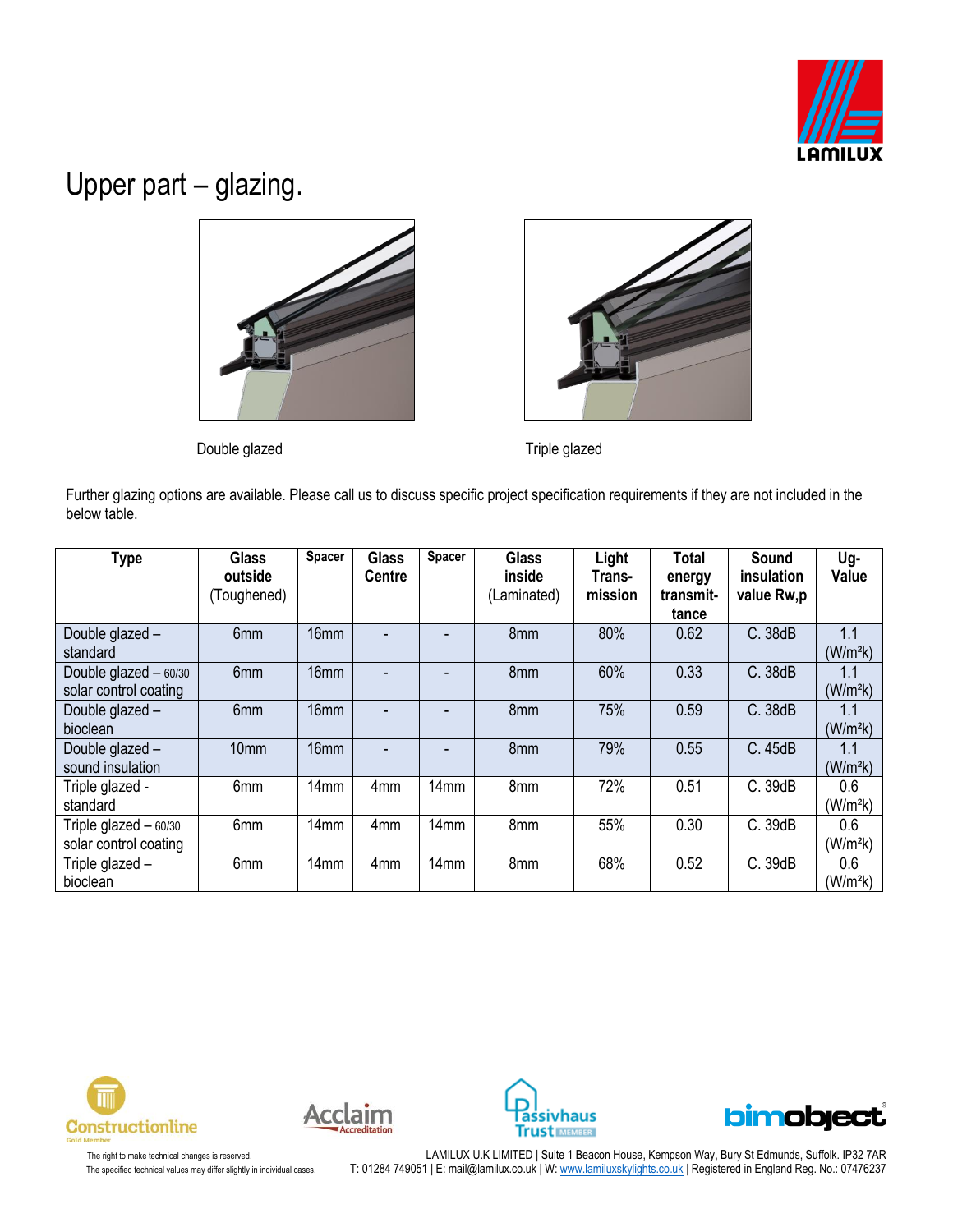

## Upstand.

Upstand is delivered pre-assembled to the upper part for quick and easy site installation.

Standard upstand in a choice of heights: 150mm / 300mm / 400mm / 500mm.

700mm high upstand also available in sizes: 900/900, 900/1200, 900/1450, 1000/1000, 1200/1200, 1500/1500, 1800/1800 and 1500/2500.







Ventilation details.



**Manual opener Chain drive Spindle opener Chain drive Chain drive 24v / 230v Spindle opener**













The right to make technical changes is reserved. LAMILUX U.K LIMITED | Suite 1 Beacon House, Kempson Way, Bury St Edmunds, Suffolk. IP32 7AR The specified technical values may differ slightly in individual cases. T: 01284 749051 | E: mail@lamilux.co.uk | W: <u>www.lamiluxskylights.co.uk</u> | Registered in England Reg. No.: 07476237